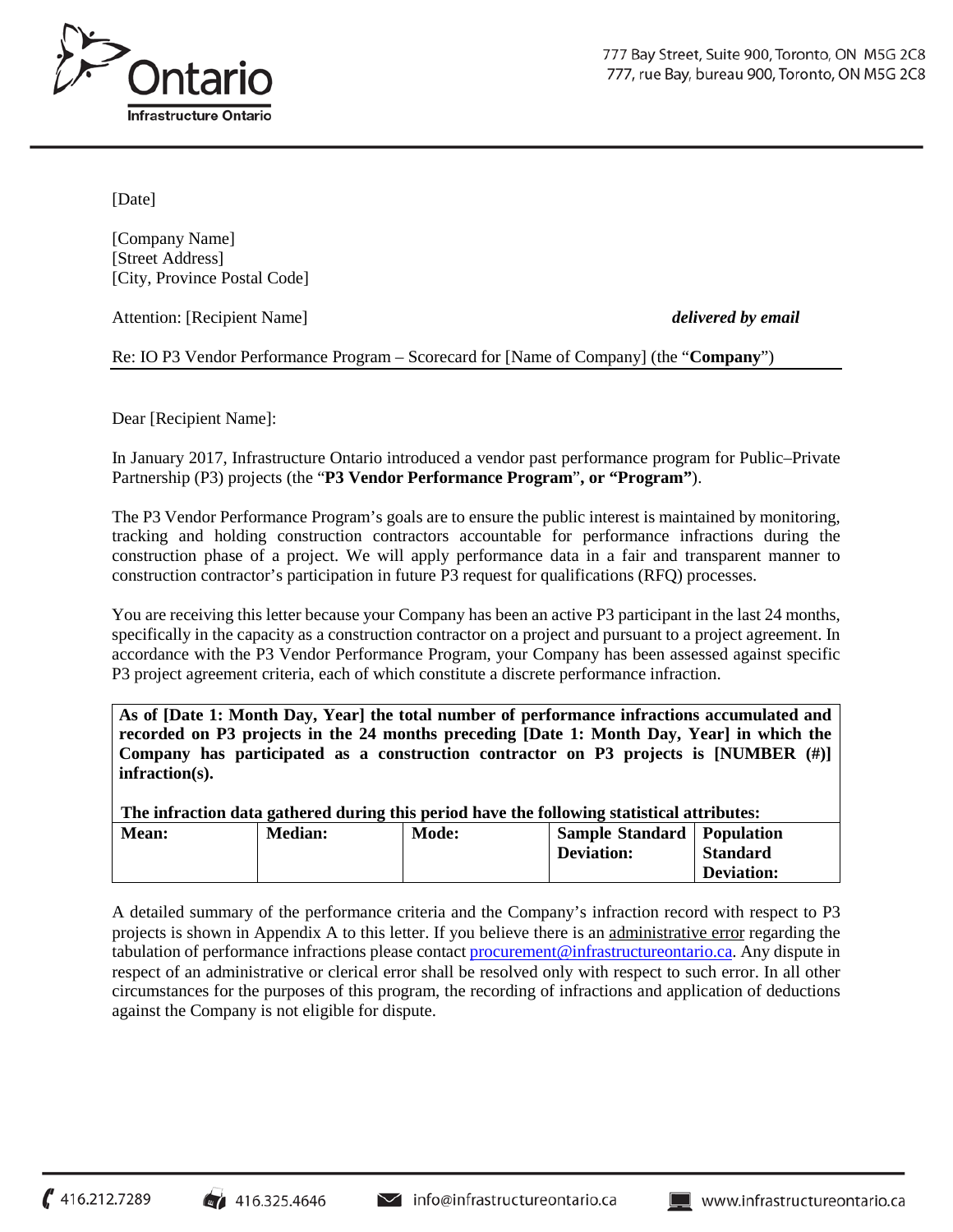

**As a result of the Company's performance infraction record, to the extent that the Company seeks to prequalify with an Applicant Team under an P3 RFQ as a Construction Prime Team Member, IO will automatically deduct, from any RFQ Prequalification Submission submitted and received between [Date 2: Month Day, Year] and [Date 3: Month Day, Year [NTD: Dates 2 and 3 shall be the beginning and end of the next month in which Date 1 occurs] inclusive, the following number of points from the "Construction Team Member Capability and Experience" or equivalent section**:

- **[W]%** for a Build-Finance RFQ
- **[X]%** for a Design-Build-Finance RFQ
- **[Y]%** for a Design-Build-Finance-Maintain RFQ (Social/Building Infrastructure Asset Class)
- **[Z]%** for a Design-Build-Finance-Maintain or Design-Build-Finance-Operate-Maintain RFQ (Civil Transit/Transportation Asset Class)

Performance infractions will be reviewed and updated by IO on a monthly basis and point deductions will be applied using a rolling 24 months of infraction data. Point deductions will be applied in accordance with the calibration table as disclosed in Appendix B. The calibration table in Appendix B has been developed using a data-driven statistical model which was built using RFQ scoring data from all P3 RFQs in all asset classes since 2008. Further questions regarding the mathematical inputs that contributed to the calibration model can be directed by email to: [vpp@infrastructureontario.ca.](mailto:vpp@infrastructureontario.ca)

If the Company has elected to enter into a joint venture or partnership with any other construction contractor, the deduction applied to the joint venture/partnership Construction Prime Team Member in the applicable RFQ will be the weighted average (by joint venture or partnership interest) of the deductions applicable against all members of the joint venture/partnership. The formula to calculate the deduction is as follows:

Construction Prime Team Member Deduction = 
$$
\sum_{i=1}^{n} JVI_i D_i
$$

*Where JVI<sub>i</sub> is the joint venture or partnership interest of a company, and D<sub><i>i</sub> is that*</sub> *company's P3 Vendor Performance Program deduction.*

*For example, if as of March 1, 2018, Contractor ABC's point deduction for Build-Finance RFQs is minus 2.0% (based on having accumulated two infractions in the last 24 months) and Contractor XYZ does not have any record of infractions (and thus a 0% deduction), and Contractor ABC and XYZ are in a 50/50 joint venture bidding to an RFQ, then for any prequalification submission received up until April 30, 2018 in which Contractor ABC and Contractor XYZ are acting as 50/50 joint venture partners, the total deduction applied to the score of the joint venture will be minus 1.00% of the Construction Team Member Capability and Experience available points, according to the pre-disclosed calibration table.*

Please also note that if the Company enters into a joint venture or partnership with another construction contractor and ultimately is the successful winning vendor under that procurement, any performance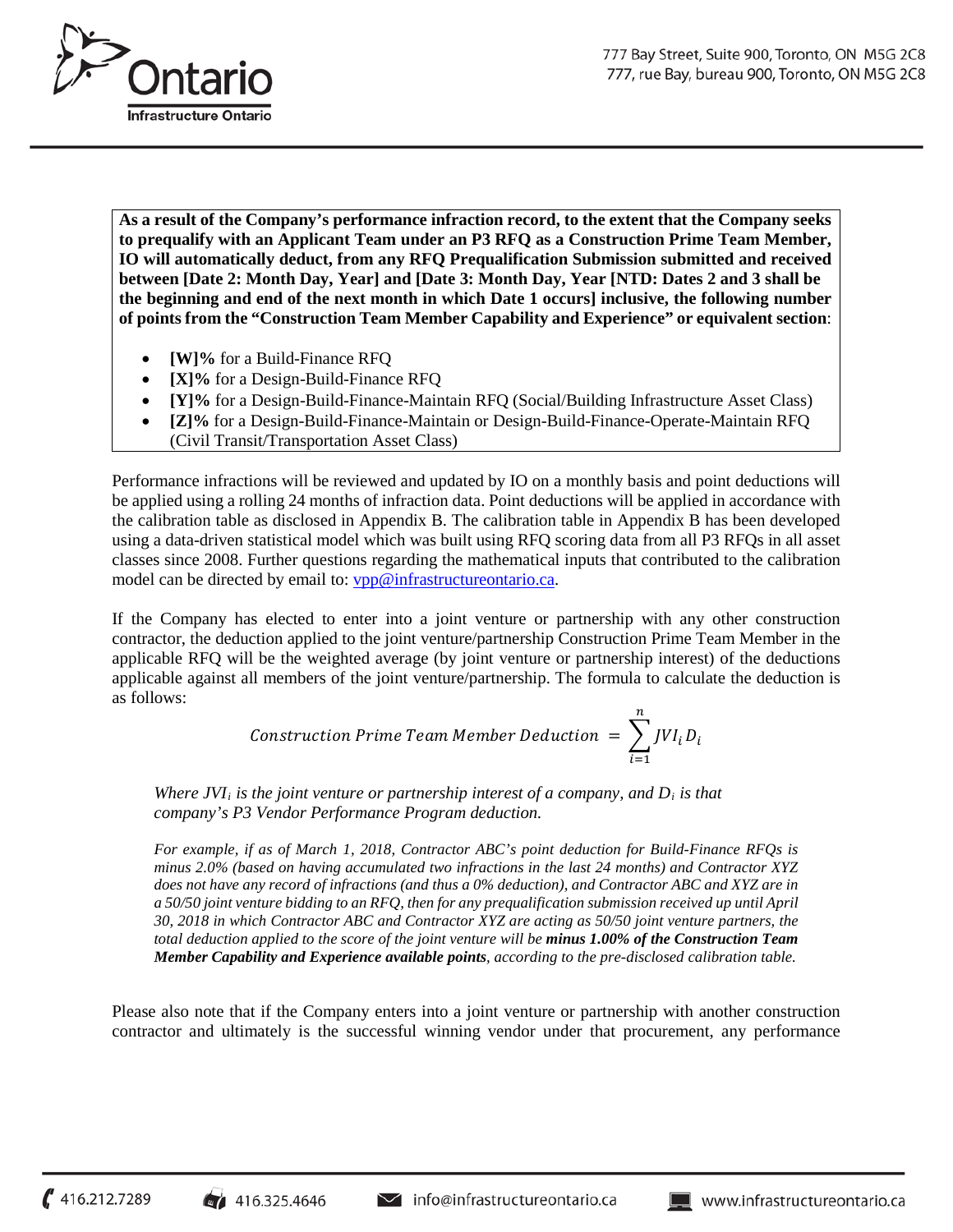

infractions that occur on the project will be equally recorded against the individual performance record of all constituent members of the joint venture or partnership.

More information regarding the purpose, objectives, design, methodology and administration of the P3 Vendor Performance Program is available at [http://www.infrastructureontario.ca/Major–Project–Vendor–](http://www.infrastructureontario.ca/major%E2%80%93project%E2%80%93vendor%E2%80%93performance-program) [Performance-Program](http://www.infrastructureontario.ca/major%E2%80%93project%E2%80%93vendor%E2%80%93performance-program)

Yours truly,

[SIGNED] Vice President, Procurement Infrastructure Ontario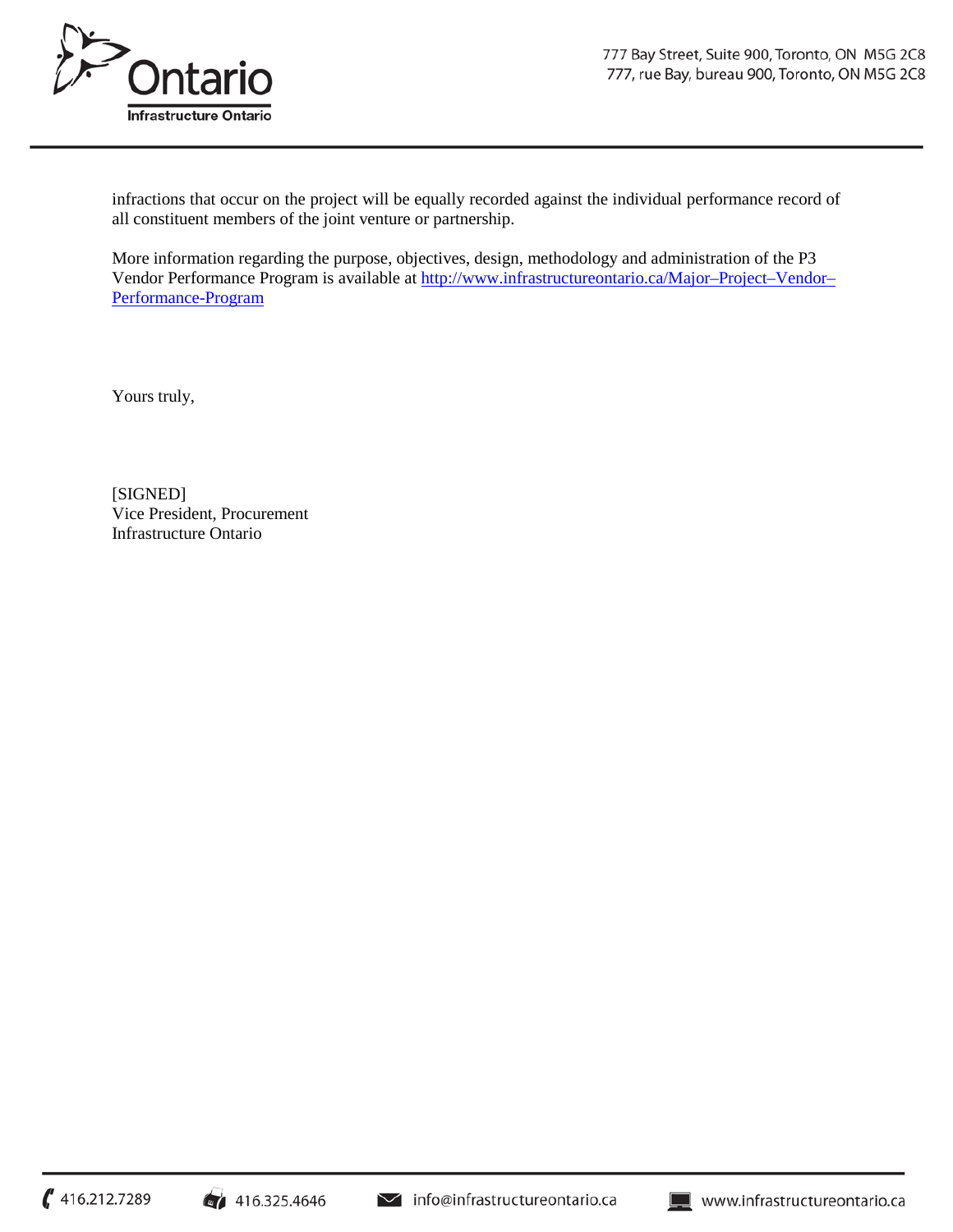

## **APPENDIX A – Detailed Company Infraction Record as of [Date 1: Month Day, Year]**

| <b>P3 Vendor Performance Infraction Criteria</b>                                                                                                                                                                                                                                                                                                                                                                                                                                | <b>Project A</b>                                                        | <b>Project B</b> |
|---------------------------------------------------------------------------------------------------------------------------------------------------------------------------------------------------------------------------------------------------------------------------------------------------------------------------------------------------------------------------------------------------------------------------------------------------------------------------------|-------------------------------------------------------------------------|------------------|
| 1. Contracting Authority has exercised remedial rights under,<br>and in accordance with, the Project Agreement, which, in the<br>opinion of Infrastructure Ontario, is due to contractor breach<br>of the Project Agreement during the construction phase of the<br>Project.                                                                                                                                                                                                    |                                                                         |                  |
| 2. Contracting Authority has sought indemnification in excess<br>of \$100,000 under, and in accordance with, the Project<br>Agreement, which, in the opinion of Infrastructure Ontario, is<br>due to contractor breach of the Project Agreement during the<br>construction phase of the Project.                                                                                                                                                                                |                                                                         |                  |
| 3. Contracting Authority has made a direct claim for, or set<br>off of, proceeds in excess of \$100,000 from payments due<br>under, and in accordance with, the Project Agreement, which,<br>in the opinion of Infrastructure Ontario, is due to contractor<br>breach of the Project Agreement during the construction<br>phase of the Project, but in any case not relating to the<br>Contracting Authority exercise of indemnification rights<br>under the Project Agreement. |                                                                         |                  |
| 4. Contracting Authority has issued a notification to the<br>lenders' agent pursuant to the proceeding-at-risk protocol of<br>the Project Agreement that, in the opinion of the Independent<br>Certifier (DBF and DBFM) or Consultant (BF), Project Co<br>have performed the Works in a manner that will result in<br>Project Co becoming unable to satisfy the requirements for<br>Substantial Completion.                                                                     | Date: 2018.12.14<br>Description: X<br>Project Agreement<br>Reference: Y |                  |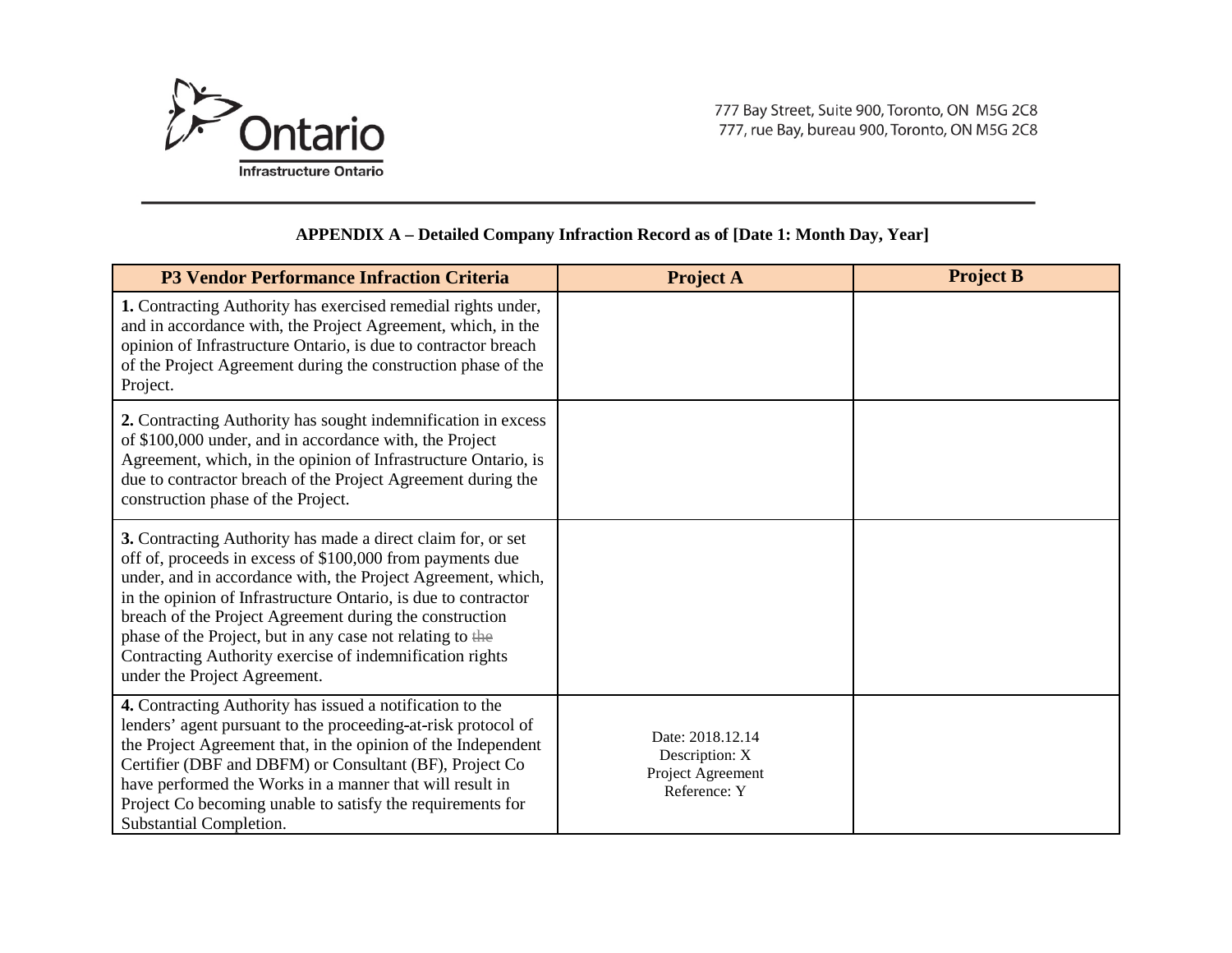

777 Bay Street, Suite 900, Toronto, ON M5G 2C8 777, rue Bay, bureau 900, Toronto, ON M5G 2C8

| <b>P3 Vendor Performance Infraction Criteria</b>                                                                                                                                                                                                                                                                                                                                                                                                                                                                          | <b>Project A</b> | <b>Project B</b> |
|---------------------------------------------------------------------------------------------------------------------------------------------------------------------------------------------------------------------------------------------------------------------------------------------------------------------------------------------------------------------------------------------------------------------------------------------------------------------------------------------------------------------------|------------------|------------------|
| <b>5.</b> Either: (i) the contractor has been subject to a Contracting<br>Authority's exercise of the right to uncover work under the<br>Project Agreement which is found to be defective; or (ii)<br>Contracting Authority has had to remedy defective work<br>attributable to the contractor or its subcontractors (other than<br>Minor Deficiencies) at any time during the term of the Project<br>Agreement.                                                                                                          |                  |                  |
| <b>6.</b> An order to stop work has been issued to the contractor by<br>any Governmental Authority pursuant to legislative or<br>regulatory power which results in a follow-on notice of<br>violation, fine, or other disciplinary action against the<br>contractor.                                                                                                                                                                                                                                                      |                  |                  |
| 7. Contracting Authority has drawn upon any deposited or<br>withheld amounts in respect of the rectification of Minor<br>Deficiencies for any Project.                                                                                                                                                                                                                                                                                                                                                                    |                  |                  |
| 8. Contracting Authority has enforced against and/or drawn<br>upon construction or warranty period performance security in<br>excess of \$100,000, whether liquid or illiquid, in respect of<br>any Project.                                                                                                                                                                                                                                                                                                              |                  |                  |
| 9. The contractor, in response to a request by Contracting<br>Authority under the Project Agreement, has failed to deliver a<br>rectification plan (re works schedule) pursuant to the "failure"<br>to maintain schedule" provisions of the Project Agreement, or<br>has delivered a rectification plan (re works schedule) pursuant<br>to the "failure to maintain schedule" provisions of the Project<br>Agreement that fails to meet the prescribed requirements of<br>such plan, as set out in the Project Agreement. |                  |                  |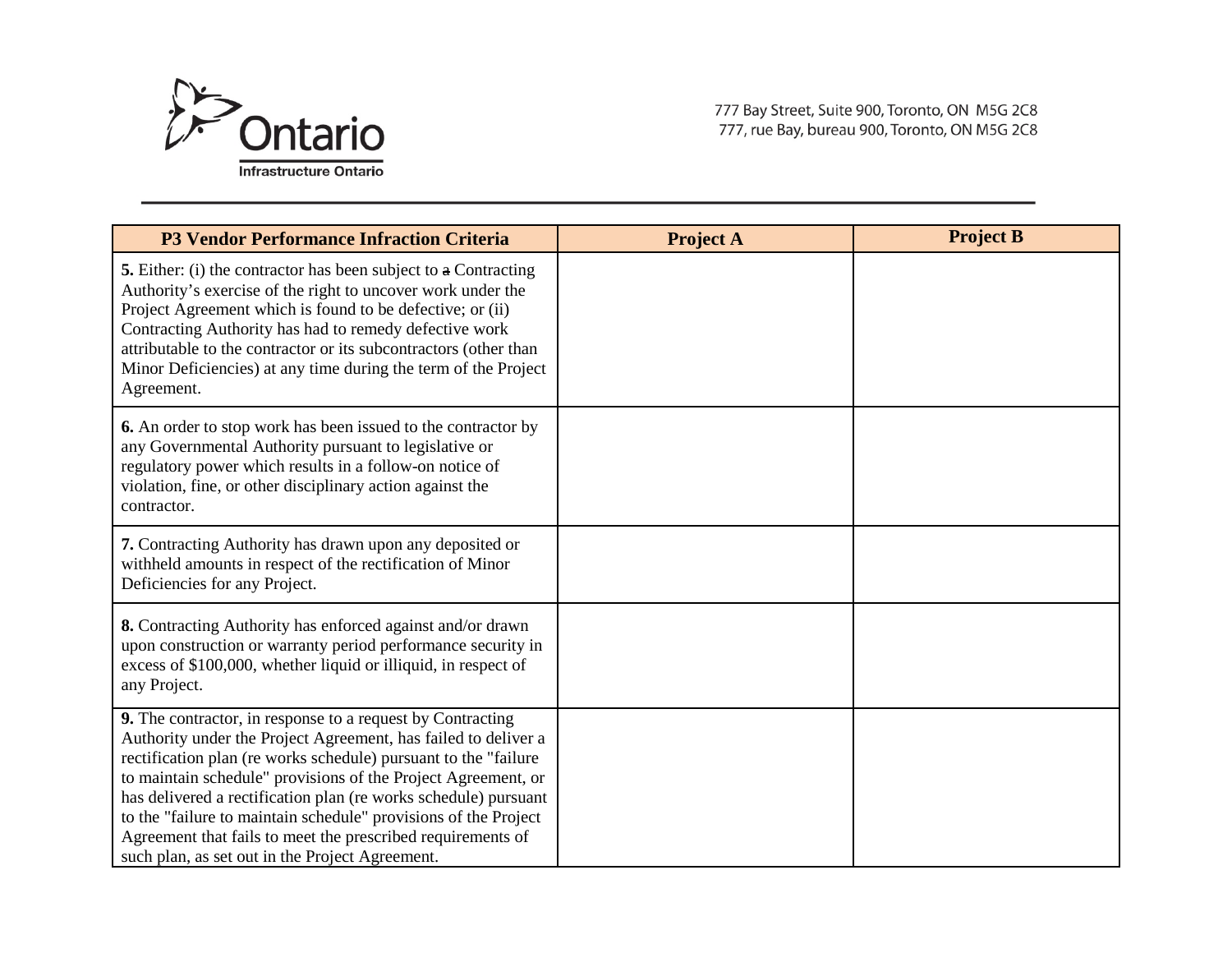

777 Bay Street, Suite 900, Toronto, ON M5G 2C8 777, rue Bay, bureau 900, Toronto, ON M5G 2C8

| <b>P3 Vendor Performance Infraction Criteria</b>                                                                                                                                                                                                                                                                                                                                                            | <b>Project A</b> | <b>Project B</b> |
|-------------------------------------------------------------------------------------------------------------------------------------------------------------------------------------------------------------------------------------------------------------------------------------------------------------------------------------------------------------------------------------------------------------|------------------|------------------|
| 10. The Substantial Completion Date of a Project, net of all<br>resolved claims related to Delay Events and adjustment of the<br>Scheduled Substantial Completion Date in accordance with<br>the Project Agreement, occurred greater than 90 days after the<br>Scheduled Substantial Completion Date.                                                                                                       |                  |                  |
| 11. The Substantial Completion Date of a Project, net of all<br>resolved claims related to Delay Events and adjustment of the<br>Scheduled Substantial Completion Date in accordance with<br>the Project Agreement, occurred after the Anticipated<br>Substantial Completion Date as set out in the first Substantial<br>Completion Countdown Notice delivered in accordance with<br>the Project Agreement. |                  |                  |
| 12. A contractor Key Individual is not made available to<br>perform the stated project role or has been substituted without<br>obtaining prior consent of Contracting Authority under the<br>Project Agreement where such consent is required under the<br>Project Agreement.                                                                                                                               |                  |                  |
| 13. Recommendations to rectify health and safety infractions<br>made pursuant to an independent health and safety inspection<br>report have not been implemented or addressed in a timely<br>manner to the satisfaction of Infrastructure Ontario, acting in<br>its sole discretion.                                                                                                                        |                  |                  |
| <b>TOTAL COUNT OF INFRACTIONS IN PAST 24</b><br><b>MONTHS</b>                                                                                                                                                                                                                                                                                                                                               |                  |                  |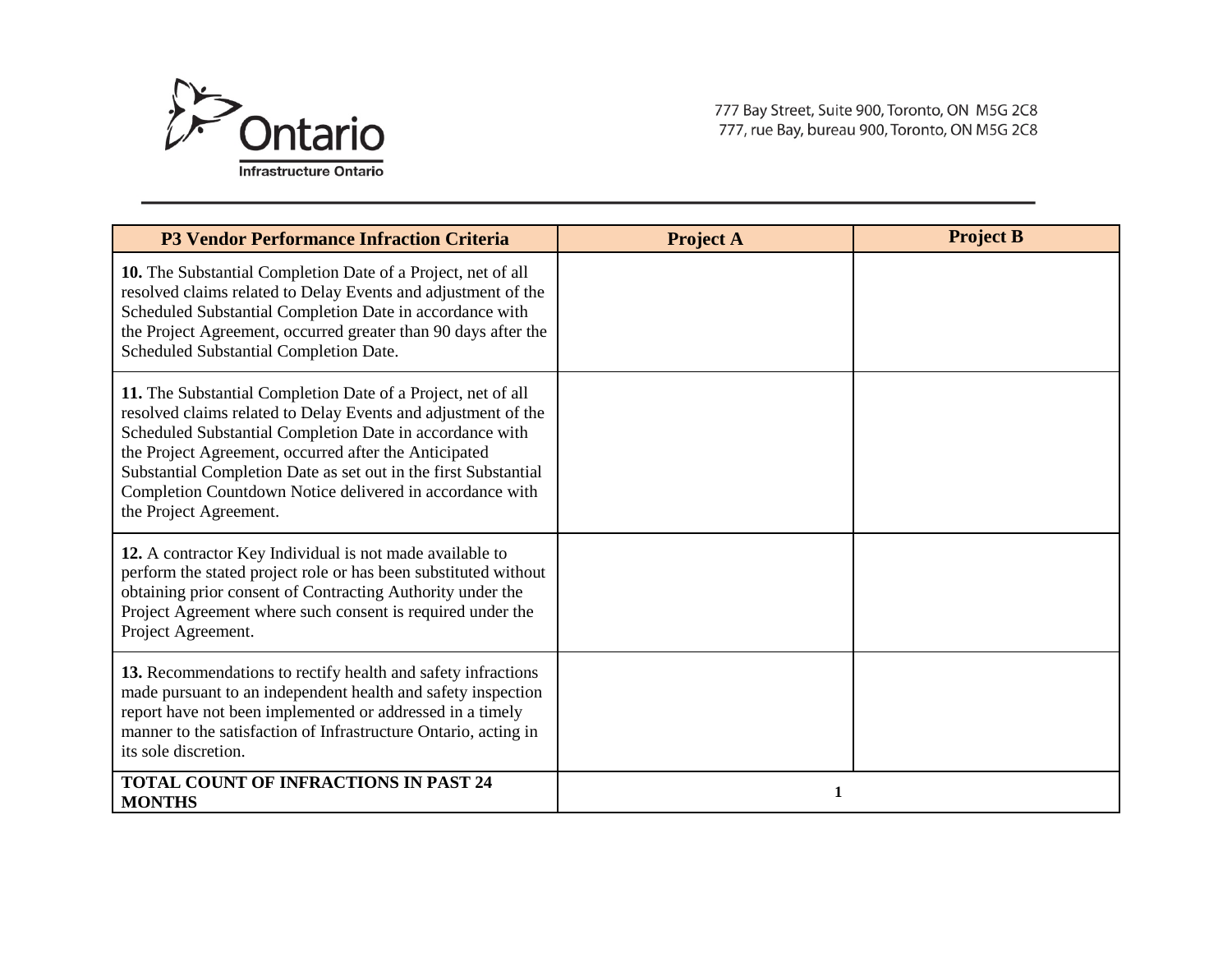

| <b>Annotation 1</b>  | This criterion is only recorded in respect to the "Remedial Rights" section of a Project Agreement. Additionally, no infraction<br>shall be recorded on account of this criterion where the exercise of a Remedial Right falls under the definition of a<br>"Reimbursement Event" under a Project Agreement.                                                                                                                                                                                                                                                                                                                                                                                                                                                                                                                                                                                                                                                                                                                               |  |  |  |  |  |
|----------------------|--------------------------------------------------------------------------------------------------------------------------------------------------------------------------------------------------------------------------------------------------------------------------------------------------------------------------------------------------------------------------------------------------------------------------------------------------------------------------------------------------------------------------------------------------------------------------------------------------------------------------------------------------------------------------------------------------------------------------------------------------------------------------------------------------------------------------------------------------------------------------------------------------------------------------------------------------------------------------------------------------------------------------------------------|--|--|--|--|--|
| <b>Annotation 3</b>  | No infraction shall be recorded on account of this criterion solely as a result of the requirement of a contractor to pay<br>liquidated damages to Contracting Authority due to the failure to achieve Substantial Completion by the Scheduled Substantial<br>Completion Date.                                                                                                                                                                                                                                                                                                                                                                                                                                                                                                                                                                                                                                                                                                                                                             |  |  |  |  |  |
|                      | This criterion is not related to, and no infraction shall be recorded on account of, general review of works schedules pursuant<br>to the "Review Procedure" or the "Work Scheduling Requirements" schedules to a Project Agreement or any other general<br>request for a works schedule that is not part of the "failure to maintain schedule" section of a Project Agreement.<br>Multiple infractions, as a general matter, will not be recorded in respect of the same failure to provide a requested rectification<br>plan pursuant the "failure to maintain schedule" provisions of a Project Agreement.                                                                                                                                                                                                                                                                                                                                                                                                                              |  |  |  |  |  |
| Annotation 9         | If, however:<br>(i)<br>Contracting Authority makes a second request for a rectification plan pursuant the prescribed requirements of the<br>"failure to maintain schedule" provisions of a Project Agreement, either after a resolution of the previous<br>rectification plan or relating to a materially different set of circumstances that has caused a project to fall behind<br>schedule, and the construction contractor fails to deliver such rectification plan; or<br>the contractor, in response to a rectification plan request delivers a plan that did not meet the prescribed<br>(ii)<br>requirements of a Project Agreement, provides another response that still does not meet the prescribed<br>requirements of a Project Agreement, then in each case of a non-responsive or unsatisfactory rectification plan that<br>does not meet the requirements of a Project Agreement, an additional infraction will be recorded in respect of each<br>additional failure up to a maximum rate of once per calendar year quarter. |  |  |  |  |  |
| Annotation 10        | No infraction shall be recorded on account of this criterion until all claims related to Delay Events have been finally resolved.                                                                                                                                                                                                                                                                                                                                                                                                                                                                                                                                                                                                                                                                                                                                                                                                                                                                                                          |  |  |  |  |  |
| Annotation 11        | No infraction shall be recorded on account of this criterion until all claims related to Delay Events have been finally resolved.                                                                                                                                                                                                                                                                                                                                                                                                                                                                                                                                                                                                                                                                                                                                                                                                                                                                                                          |  |  |  |  |  |
| <b>Annotation 12</b> | Death, injury, departure, dismissal, or other removal of a Key Individual does not automatically result in an infraction to be<br>recorded under this criterion. However, in all cases, consent must be obtained for any replacement or substituted Key<br>Individual in accordance with a Project Agreement.                                                                                                                                                                                                                                                                                                                                                                                                                                                                                                                                                                                                                                                                                                                              |  |  |  |  |  |